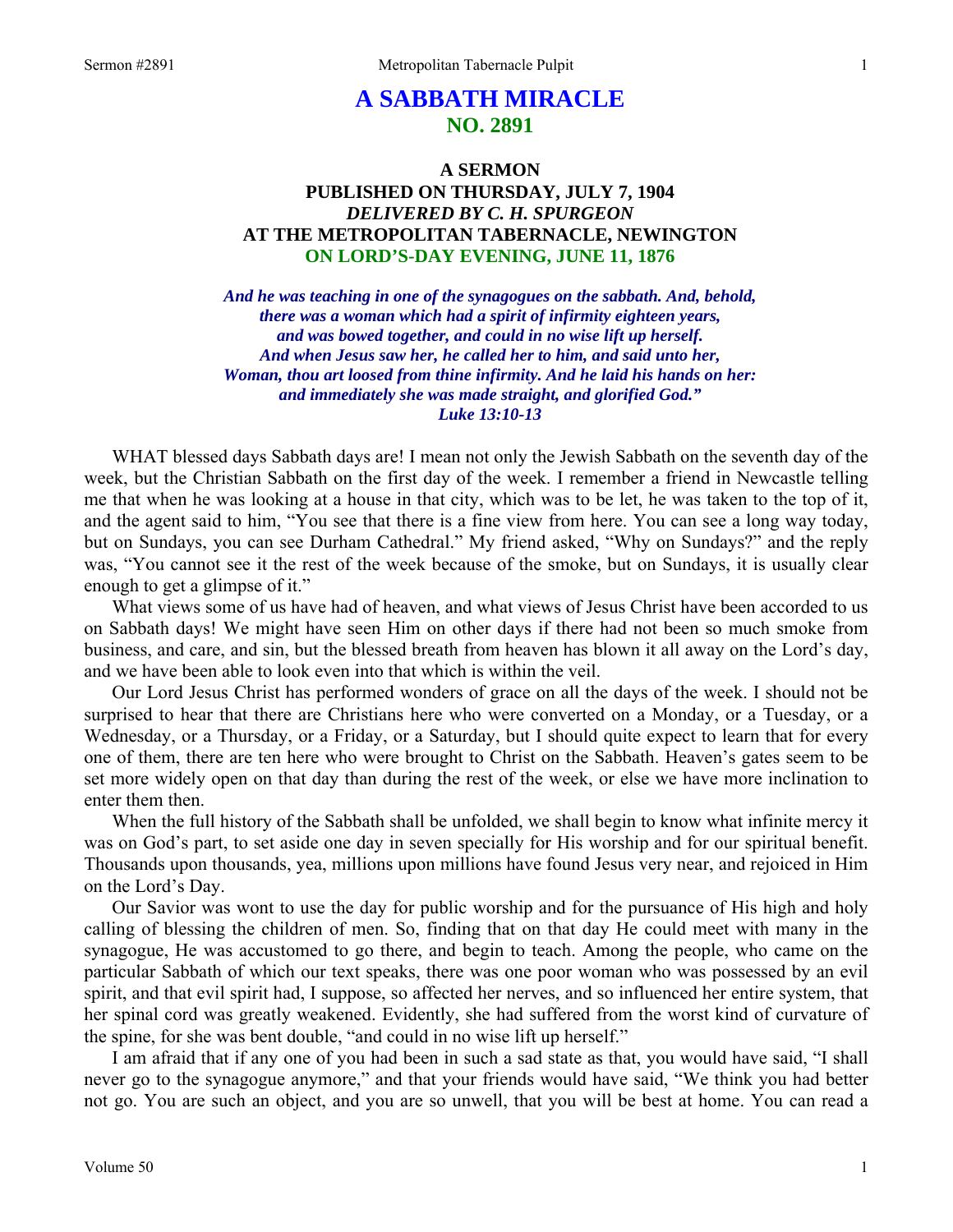good book there, and you can worship God just as acceptably in your own parlor as you can by going up to the public assembly of His people."

I am also afraid that there are some here, who would have felt that they could be excused for a much lighter affliction than that poor woman suffered from, for I have known some, who could not come out to the service if it happened to be wet, though they went to business on wet days. Many people imagine that Sunday is a convenient day for being ill, and getting a little rest, so as to be fortified for the more important business which requires all their energies upon the Monday, and during the rest of the week. It seems as though they thought that cheating God out of His day is a very small matter, but that robbing themselves of even a portion of a day would greatly grieve them.

If this poor woman had not gone to the synagogue, I do not know that she would ever have met with Christ, so I commend her example to you, even if your bodily infirmities increase so much that you might make very justifiable excuses for being absent.

There was a dear sister, now in heaven, who attended this Tabernacle for years, though she was so deaf that she never heard a word that was spoken. The reasons she gave for being here were that, at any rate, she could join in the hymns, and that had she stayed away, she would have felt as if she was dissociated from the people of God, and other people, perhaps might not have known the reason for her absence, and it might, therefore, have been a bad example to them. So she said, "Though I do not hear a word, I love to be there," and she has told me that some of the happiest hours she has ever spent have been those when she has thus had communion with the people of God, although she could not fully understand all that was being said or done. In like manner, dear friends, as often as the people of God assemble for worship, come with them.

Notice one thing more about this woman. She did not get any good through going to the synagogue, so long as she merely went there. She went to the synagogue bent double, and she came back bent double. If she went all those eighteen years, as I daresay she did, she was unable to lift up herself all that long time.

Do not, I pray you—you who are regular attendants at the house of God, and yet remain unsaved get into the notion that all you need is to attend divine service so many times on the Sabbath day or on weeknights, for if you do, you will not be likely ever to get a blessing. This poor woman was not healed until she met with the Lord Jesus Christ, and I wish each one of you would come here saying, "Oh, that I might meet with Jesus today! Oh, that Jesus would meet with me!"

It is a rule, with very few exceptions, that what a man fishes for he is most likely to catch. If any come here merely out of idle curiosity, it is possible, though not certain, that their curiosity will be satisfied, if any come to find fault, I have no doubt that they will find plenty to complain of, but if any of you have come determined to find Christ if He is to be found, it will be a very surprising thing if you have to go away without discovering Him. This is what you really need if you are to be restored from all the ills that sin has wrought, you must come to Christ Himself.

**I.** Coming to the story of this poor woman, who was bent double, the first thing to be noted is that CHRIST'S COMPASSION WAS EXCITED.

Jesus, while He was teaching in the synagogue, looked into the faces of His congregation, and as He looked at them, He saw this woman, and His heart was at once moved with compassion towards her.

Note that it *was not her prayers that moved Him,* or any plea she urged, for she did not speak to Him, or plead with Him. This was one of the cases in which no request for healing was presented to the Savior, it was the sight of her misery that touched His heart. Perhaps, dear friends, if she had not been bent double, Christ's notice might not have been so quickly drawn to her, but because she was what people call "quite an object," and looked so sad, she attracted Christ's attention.

Notice also, that *Christ was not moved to compassion by the prayers of anybody else for her*. Sometimes, He healed the sick when their fathers, or mothers, or friends brought them to Him, but nobody brought this poor woman to Jesus. It does not seem as if anybody had sufficient compassion upon her to ask Jesus to heal her, or if they had the compassion, they had not enough faith to believe that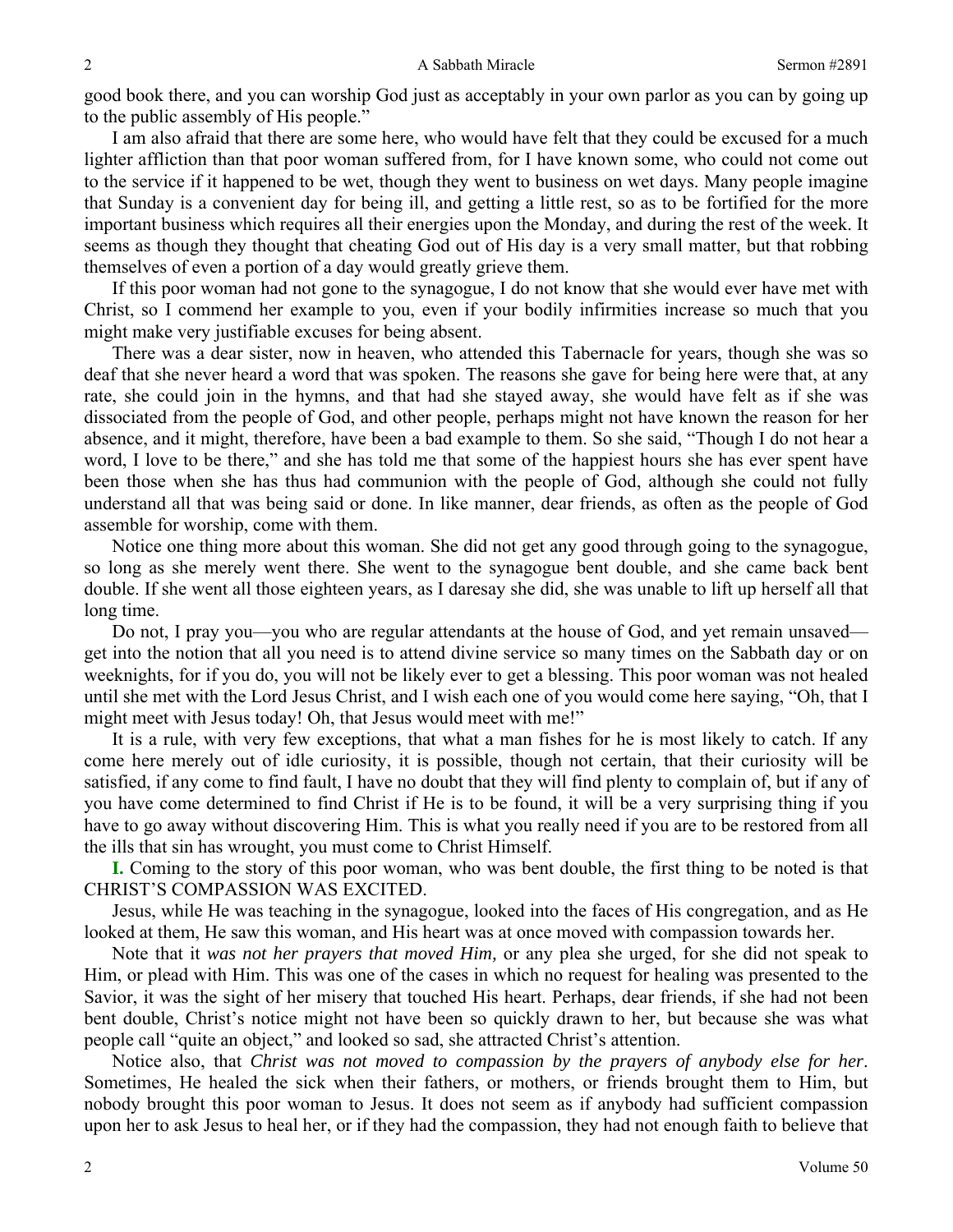it was possible for her to be healed. There she was, a poor lone woman, and possibly, it was the sight of her, with not a friend to help her, that touched Christ's heart, and moved Him to fix His gaze upon her with a view to curing her sad complaint.

Notice further, that *Christ's heart was not touched by any description which she gave Him of her condition*. She gave Him no description, and none was needed. He looked at her, that was all that was required, for He already knew all about her. She did not say, "I have been bound by Satan for eighteen years," but Christ knew that she had been. As He looked at her, He read her life story, as a man reads a book, and as He read the story, His heart was moved with compassion towards her.

I wonder whether there is a soul here that has not been asking the Lord for a blessing because that soul does not think it is likely that any blessing would come. I wonder whether there is anyone here, who has not dared to hope, and therefore has not dared to pray. My Master has a wonderful eye for such souls as these.

There may have been in that synagogue, a man wearing a gold ring, or a lady in a fine dress, but Christ did not notice them or their adornment. He picked out the person who was the most miserable, the most wretched, and who most needed His pity, and upon her He fixed those blessed eyes of His, with a compassion tender as the heart of a woman, and His whole soul was moved with pity for her because she was so grievously bound by the accursed power of Satan.

Now let us look at this woman's case a little more closely. She "was bowed together, and could in no wise lift up herself." That in itself was a painful thing, all the beauty of the woman's form and figure had gone, but being bent double like that, must have produced most serious injury to every organ of the poor creature's body. I have no doubt that she was the subject of a thousand aches and pains through the posture in which she had been bent. Besides, it is a beautiful thing to be able to look up, but to be always obliged to look down is something terrible.

Through this trying affliction, the poor woman could not even see the Savior; though, happily, He could see her, bent down as she was in the crowd. Instead of looking up with the face of a woman, she had to carry her head down towards the earth like a poor beast, and I would not wonder if the spirit of evil that was in her, had made her feel unhappy, sorrowful, and almost despairing.

I am also inclined to think that her mind may have been, like her body, bent towards the earth, and that this too, was caused by Satanic influence. Perhaps the worst point about her case was that she had been for eighteen years in that sad condition. We do not know how it came about. She may as a girl, have been able to run in the fields, and spend her days right merrily, but on a sudden perhaps, there came upon her this evil spirit, and she began to feel weakness of the spine, and by and by she was bent double, the sun of her life was put out, and her days were dark with sorrow and pain, and this had continued for eighteen years!

What a long time that is to be such a sufferer! Eighteen years of happiness may pass very quickly, but eighteen years of pain is a very long period. This woman, for eighteen years, could not lift up her head to look at the sun, for eighteen years Satan had possessed her, and bowed her body together, and filled her mind with morbid thoughts, and dreary dreams, and terrible forebodings of dreadful things to happen in the future. Jesus knew all about those eighteen years, so we do not wonder that He had compassion upon her.

Possibly in this congregation—nay, I am quite sure I have some who, in soul, are like this poor woman was in body. You feel that you would gladly give all you have to be saved, but you have long ago given up all hope of that. You did at one time, hear the Gospel with some degree of pleasure, but now, even while you listen to it, you keep on condemning yourself and saying, "Salvation will never come to me."

You have fallen into a condition of chronic melancholy, and you are so sad that friends, who used to cheer you, give you up in despair. Perhaps they call you foolish, but God knows that it is not folly, but a most grievous calamity that has happened to you. You cannot see Jesus, and you do not think that He can see you, but He does, and that is the only ray of hope for you.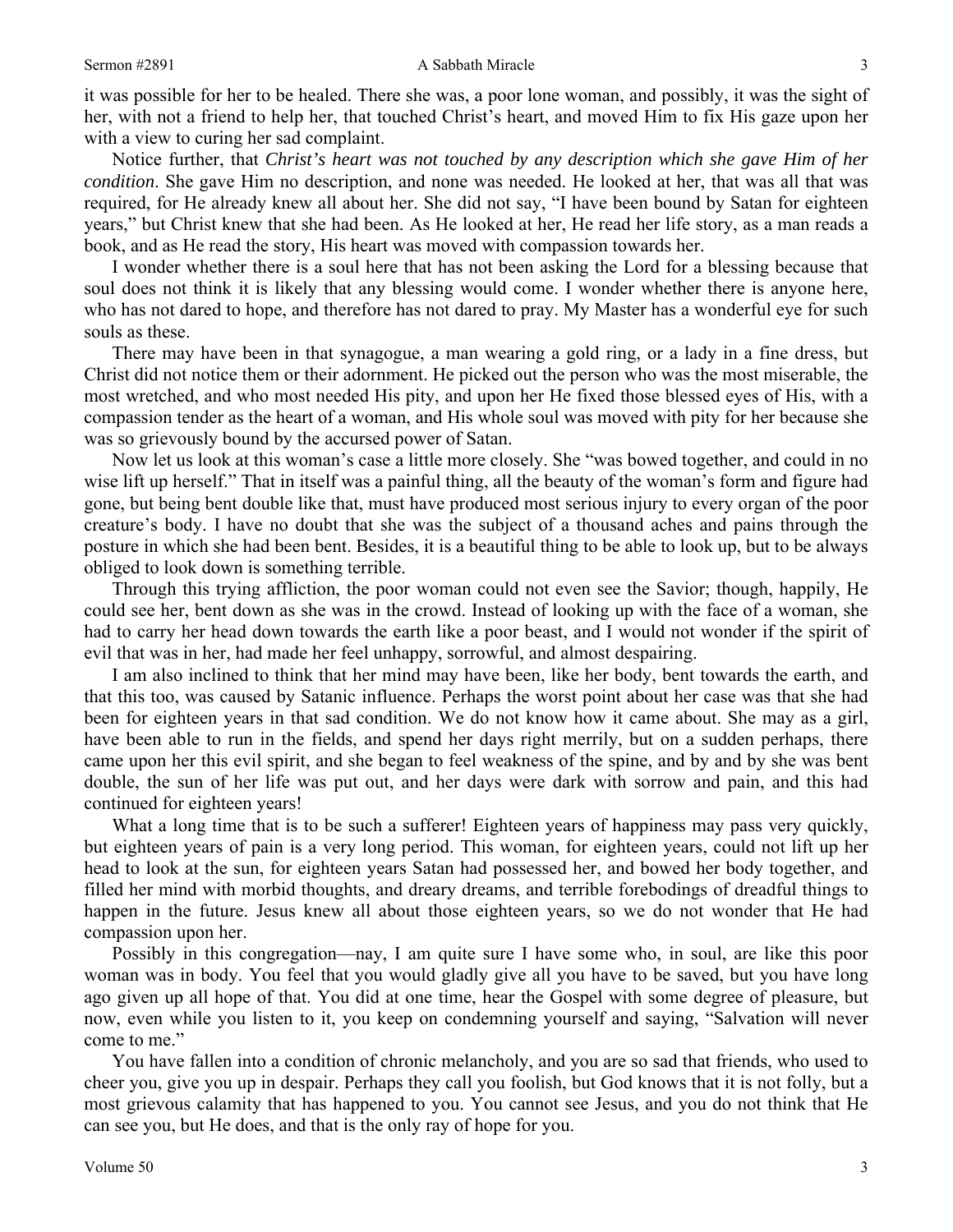If I were to attempt to comfort you, I know that I should fail. If you are the person of whom I am thinking, no language from merely human lips will ever comfort you, there will have to be a divine voice reaching your inmost soul, or else you will never be loosed from your infirmity. We meet with some such persons every now and then, and we try to cheer them, it is right that we should do so.

We pity them, and we are quite sure that our Lord Jesus Christ pities them still more, for there is not one of us whose heart is one half as tender towards his fellow man as the heart of Christ Himself is and must be, so you poor afflicted one, tossed with tempest, and not comforted—you downtrodden, sinburdened soul, Jesus picks you out of this throng, as He picked out that poor woman in the synagogue, that He may have mercy upon you as He had upon her.

**II.** Secondly, JESUS ISSUED A COMMAND, "He called her to him."

Somehow or other, He managed to attract her attention, and then, probably not without considerable difficulty and pain, she made a great effort, and at last, was able to see Him, and He said something to this effect, "Will that poor woman over yonder, who is bent double, come here to Me?" Whatever words He may have used, we know that "He called her to him."

Was not that command *a proof of great grace and condescension on Christ's part?* If He, the Messiah, who spake as never man spake, had called the ruler of the synagogue, and spoken familiarly to him, one might not have wondered so much, yet out of all that throng, He did not call anyone except that poor decrepit, bowed down, Satan-possessed daughter of Abraham, and we are expressly told that "He called her to him." He might have called to her from a distance, and said, "Be healed," but He did not, for He wished to show His special sympathy with such a sad case of suffering.

This call was not only given in great condescension, but it was also *given directly and personally to her,* "He called *her* to him." If Jesus had said, "I wish any person here, who suffers from a spirit of infirmity, to come to Me," perhaps she might have come, perhaps she might not, but instead of giving a general intimation like that, He fixed His eye on her, and "called her to him."

Do any of you remember a sermon—I do very well—in which the preacher seemed to speak to nobody but yourself? I am fully persuaded that if I had been like the prisoners in some of our jails, shut up in a box where I could not see anybody but the preacher—on the occasion when the Lord met with me, the preacher could not have addressed himself more pointedly to me than he then did, and on the occasion to which our text refers, Christ addressed Himself to this woman personally and pointedly.

I am hoping that the description I have given of the woman will make someone here say, "Ah, that is just my case!" Well, if so, O poor bowed down daughter, poor languishing, desponding man, Jesus calls you! If that description applies to you, take the personal call to yourself, and say, "This condescending, pointed call is addressed to me."

Then do as this poor woman did, make it *a call which was promptly obeyed*. I daresay that the other people in the synagogue were very surprised that Christ called *her,* yet they made way for her, and strange object as she was—perhaps every step painful to her—she managed to get where Christ was. As she was coming towards Him, she heard Him make this extraordinary statement, "Woman, thou art loosed from your infirmity," and when she got close to Him, He laid both His hands on her, "and immediately she was made straight."

How startled she must have been—even at Christ's first call, and little did she dream that He was going to cure her in such a fashion, and perhaps there is someone here whom Christ means to save, yet you have not even been thinking of Him. Nevertheless, thus is it written in the counsels of eternity, "In the Tabernacle, on that summer Sunday night, such and such a soul must be delivered from the bondage of Satan."

If it be so written, all the devils in hell cannot hold you captive beyond the appointed moment, and all the weight of your sins, and the evil habits that you have formed, and so long practiced, shall burn like so much tow in a blazing fire, for God's eternal decree of mercy must be fulfilled, and He who comes to deliver you is none other than Christ, the Son of God, "mighty to save," before whom gates of brass are broken, and bars of iron are snapped in sunder. It was a glorious Sabbath for that poor woman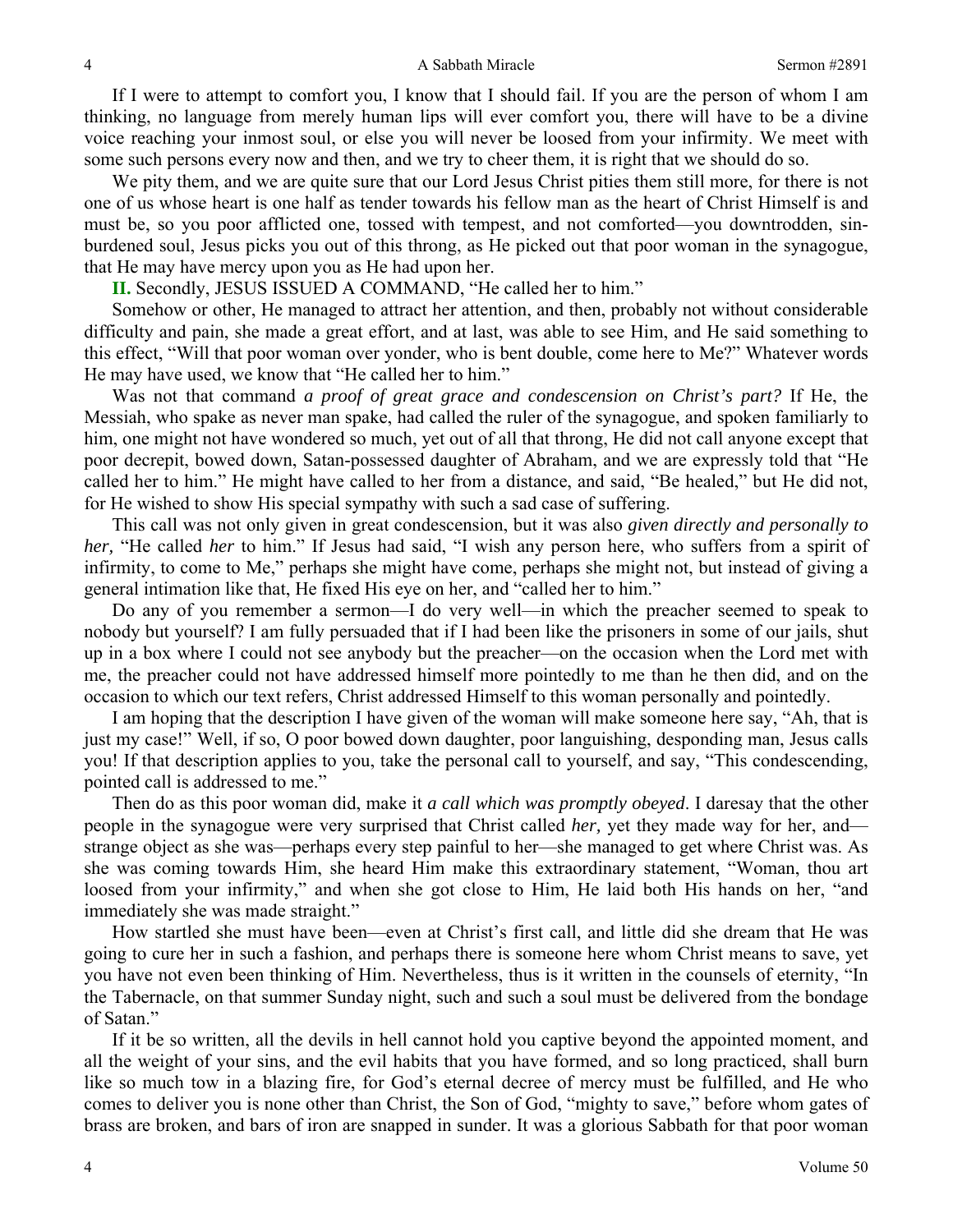#### Sermon #2891 **A Sabbath Miracle** 5

when the Lord came forth, determined to heal her, and this will be a glorious Sabbath for you if the Lord now resolves to save you. He is even now calling you doubters, you desponding ones, you who have given up all hope, He is calling *you,* will you not come to Him? Will you not trust Him? He asks you to believe, not that you are good, but that He is good—not that you can be healed by your neighbor, but that you can be healed by your Savior, He asks you to come and listen to His gracious words while He says, "Thy sins are forgiven thee; go in peace." "I have blotted out, as a thick cloud, thy transgressions, and, as a cloud, thy sins: return unto me, for I have redeemed thee."

**III.** We have so far noticed two things—Christ's compassion excited, and His command issued, next, CHRIST'S POWER WAS MANIFESTED, and that was done in a very instructive way.

Jesus said to her, *"Woman, thou art loosed from your infirmity."* It is the Word of the Lord that has power in it. Whenever people are converted, and brought to Christ, it is by God's Word that the deed is done. Fine sermons never win souls, you may blaze away, young man, at a terrific rate, with your brilliant oratory, and your fine pieces of poetry and quotations from eminent authors, and your peroration ending may be like the set piece at a display of fireworks, or the final burst of brightness with which it all ends, but all that will not save souls.

What does save souls then? Why, the Word of the Lord, the truth as it is in Jesus. I have noticed that the very words of Scripture are usually those that reach the heart, so, brethren and sisters, if you really want to find the Lord, give good heed to His Word, incline your ear, and come unto Him, hear, and your soul shall live, for "faith comes by hearing, and hearing by the Word of the Lord."

In addition to speaking to the woman, *Christ laid His hands on her,* and that is the way that healing reaches sin-sick souls, by being brought into contact with Christ. When the pure humanity of Christ is recognized by us, and we perceive that He is our Brother and our Friend—when we see that He bears both our sins and our sorrows, and carries our sicknesses in His own blessed Person—when we realize that Christ has become our Representative and Surety—a sense of peace comes to our soul. One reason why Jesus is so well qualified to save us is that—

# *"He knows what sore temptations mean, For He has felt the same;"—*

and He is, therefore, able to succor them that are tempted. Bowed down woman, He puts His pierced hands upon you, sorely troubled man, know you not that God has taken your nature upon Himself and now says to you, "Be you comforted, for I have loved you, and lived for you, and died for you"? God grant that you may feel that healing touch, and experience that divine deliverance this very hour!

*That afflicted woman was healed immediately*. One of the most wonderful things about Christ's cures was that, as a general rule, they were wrought in an instant. Can you imagine—I have often tried to do so—the strange sensations that passed through some of those people when they were healed in a moment? Think of this poor woman—eighteen years bent double, and then completely restored in a single instant! What a paradise must have been condensed into those few minutes!

At first, I suppose she may have thought that she was only dreaming. What! was she able to stand upright, and to look into the face of Him who had wrought such a wonderful cure for her? The rapture must have seemed almost too much for her when she realized that she was healed in an instant, and what if, just now, you should be saved in an instant?

Remember that to pardon sin does not take God a single second, to save a soul from death and hell, is a more rapid work than for the lightning bolt to fall from heaven. At one moment, a great load of sin may be upon you, and you may be fully conscious of the terrible burden, the next instant, every sin is gone, and you are conscious that it is so, and ready to leap for joy. Nobody can work this mighty miracle of mercy but the Lord Jesus Christ, yet He can do it more swiftly than I can speak of it. Oh, that some ,who have been bound by Satan for eighteen years, or even longer, may prove that they do not need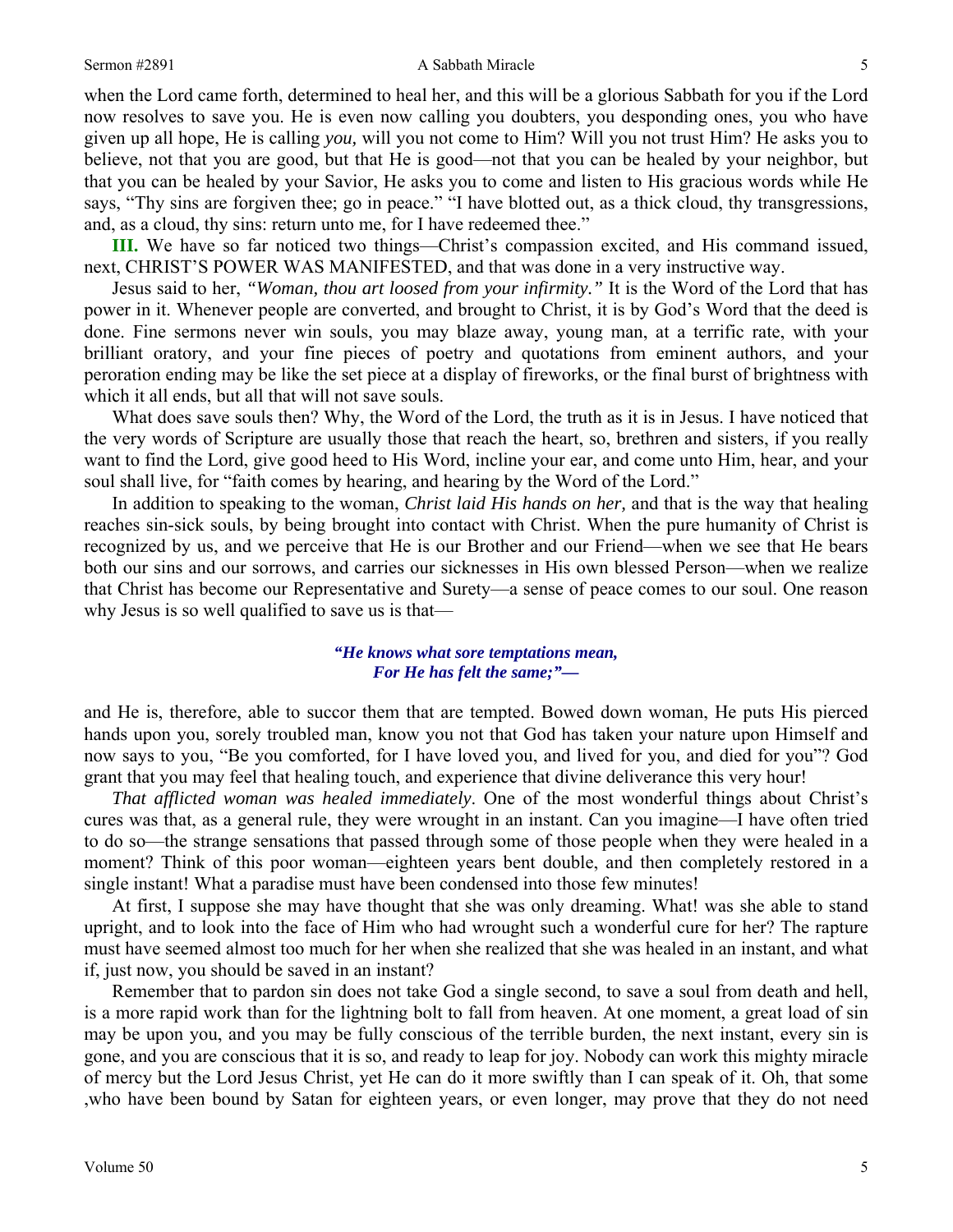eighteen minutes, or even eighteen seconds to get free, but may they now look to Jesus, and believing in Him, find instantaneous healing!

Once more, *this woman's cure was perfect,* as well as instantaneous. She did not lift herself up a little, and find that the Satanic bondage was being somewhat relaxed, but she was perfectly healed, and better still, she was permanently healed. Her malady did not come back again.

We have known doctors set a man up for a little time, and after that, there has been a relapse, but this woman was both made straight and kept straight, and if we believe in the Lord Jesus Christ, the salvation which He gives us, though it is instantaneous, is also perfect and everlasting, for whosoever trusts in Christ is saved immediately, and saved forever.

The gifts and calling of God are not matters for repentance on His part, He does not give salvation, and then take it back, but having once given it, it remains the property of its possessor world without end. Then, what a precious Christ He is, and what a glorious Healer!

I hope some sick one here is saying, "I wish He would look this way, oh, that Jesus would look on me!" He *is* looking upon you, soul, hear what He says to you, "Come unto me, trust in me." If you trust Jesus now, though you have been bent double these eighteen, these twenty-eight, these thirty-eight, these forty-eight, these fifty-eight, these sixty-eight—these ninety-eight years, or these hundred and eighteen years, if such a person could be, if you did but look to Him, come to Him, trust Him, in a moment He would make you whole. Oh, that you may do so!

**IV.** The last thing of all is this, CHRIST'S POWER WAS GLORIFIED.

It is said of this woman that, immediately, being made straight, she "glorified God." I should think she did. I should not mind having interruptions in our service from people who had found Christ. Our Methodist friends in the olden times, when they found peace, used to shout "Hallelujah!" Well, if they really had found Christ, I think they were warranted in shouting. If ever a man might cry "Eureka! Eureka!" it was not the old philosopher, but the newborn child of God.

Oh, what bliss it is to find the Savior! If one were for a little while, delirious with the excessive joy of being saved by grace, it might be excusable. It is said that some of our young converts are wonderfully enthusiastic. Yes and well they may be. If you had received such a blessing as they have, you would be enthusiastic too. If you have ever known the weight of sin crushing you to the dust, and then have had it suddenly borne away, you must have felt a mighty rebound when that great load has been removed.

Could that healed woman help clapping her hands? Did she not stand up before the whole congregation in the synagogue and say, "That man must be the Son of God, blessed be His holy name! After eighteen years of bondage, He has healed me in a moment." Or suppose that she was of the very quiet sort—like the most of you, good sisters—if she did not say a word, yet I think she glorified God by simply standing up straight. If she did not say anything, but just walked away home, all who had known her, in her long time of affliction, when they saw her stand up, a fine tall handsome woman, and knew that she must be the same person, must have been struck with wonder, and have said, "What new power is this? Who but God could thus have restored this woman?"

I should like, brethren and sisters in Christ, that you and I would so live that our very lives would preach for Jesus Christ—that people should only have to listen to our ordinary conversation, or to see the cheerfulness of our countenance, or to perceive the hopefulness of our spirit under trouble, our justness and integrity, our readiness to forgive, our zeal for God.

It is good to preach with your tongue, if God has called you to do so, but never forget that the best preaching in the world is done by other members of the body. So, preach with your feet—by your walk and conversation, let your whole being be a living, powerful, irresistible illustration of the power of Jesus Christ to bless and save.

It was so in the case of this woman, for I do not think that after she had clapped her hands once, and stood up to testify before the whole congregation, that she had done glorifying God. Oh, no, all her life long, she would be glad to tell that story over and over again. I wonder whether she got married after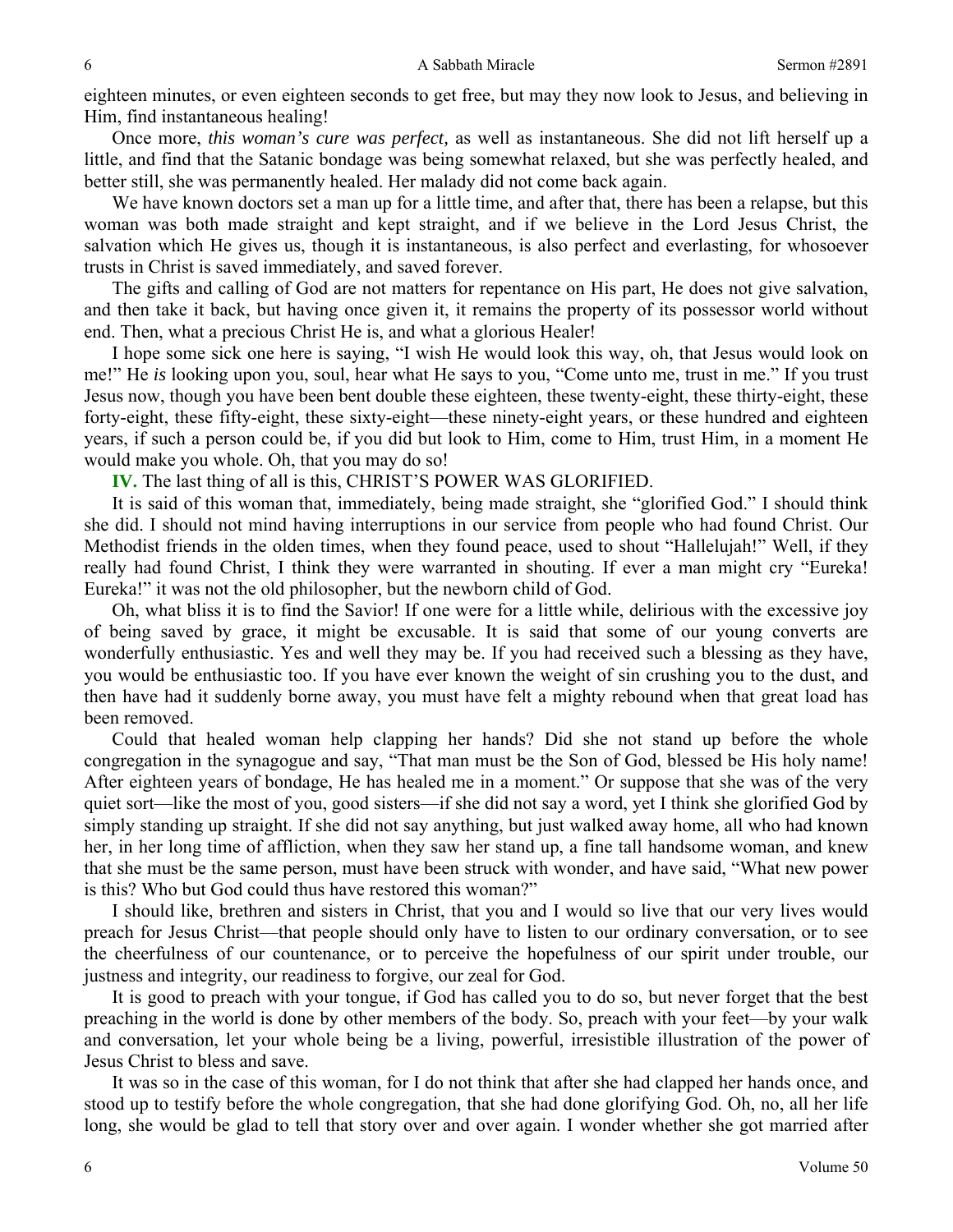#### Sermon #2891 **A Sabbath Miracle** 7

that wonderful healing. It is very likely that she did, and if so, and she had children of her own, as they sat on her knee, one of the first stories she would tell them would be about when she was bent double for eighteen years, and then that wonderful Prophet called her to Him in the synagogue one Sabbath day, and made her straight in a moment. Perhaps she lived long enough to tell the story of Christ's suffering and death. If she ever saw any of her grandchildren, I am sure they would say, "Come, Granny, tell us your story," and she would tell it so well that they would want to hear it again and again.

I think that every Christian should go home to his friends, and tell them what great things the Lord has done for him. There is a brother—not far from me at this moment—who had been a wild young man, fond of all the sports of the country. He went to London, and heard a sermon that was the means of his conversion.

When he went home one of his friends, with whom he used to follow the hounds, said to him, "Well, Tom, what is the best thing you heard in London?" And Tom replied, "The best thing I heard in London is that 'Christ Jesus came into the world to save sinners.'" "Oh!" said his companion, "you have gone mad." "No," answered Tom, "I was mad before I went to London, but I have got cured." I hope you will be able to give such testimony as that concerning what Jesus Christ has done for your souls, even as this poor woman "was made straight, and glorified God."

Some people may say to you, "You had better hold your tongue, for you will break down if you try to tell such a story as that." That would be the very best thing you could do. There is nothing like a breakdown when you are telling your story of redeeming grace and dying love, it is the very glory of it when you break down with emotion, and cannot say any more, for your hearers will be all the more anxious to know the rest of it, and there will be a deeper impression produced by your breaking down than there would have been if you had kept right on.

But anyhow, do tell the story, tell it as long as you have any breath in your body, tell how "Jesus hath done all things well," and saved your soul. Make heaven and earth to ring with the glad news, and when you go home to glory, tell the angels all about it, for they will be glad to hear your story, and they will break out into fresh praise as they listen to it. May God thus bless every one of you, for Jesus Christ's sake! Amen.

# **EXPOSITION BY C. H. SPURGEON**

## *PSALM 9*

This psalm has a dedication which is very difficult to understand, "To the chief Musician upon Muth-labben, A Psalm of David." Either "Muth-labben" is the tune to which the Psalm was to be sung, or some musical instrument that is now forgotten, or else it alludes to Ben, who was one of the Levitical singers mentioned in 1 Chronicles 15:18. In all probability, however, the true translation of the title is, "A psalm on the death of the son," or "on the death of the champion," and it is thought by some that it was composed by David after the death of giant Goliath. If it is so, I think you will see, as we read the psalm that it well proclaims the victory which God had worked.

**Verse 1.** *I will praise thee, O LORD, with my whole heart; I will shew forth all thy marvellous works.* 

It will be well if we also resolve that we will praise the Lord. Most people have something or someone to praise, so let us select the Lord, even JEHOVAH, as the subject of our song. Let us resolve that we will praise Him continually, for it may be difficult sometimes to do it. The heart may be very heavy, it may even be inclined to rebellion and murmuring, but let us make this strong resolution, in the power of God's grace, "I will shew forth all thy marvellous works."

Here is room for great variety of praise, and here are abundant topics for praise, for there is no work of God which is not marvelous, and worthy of being praised with our whole heart. So, Lord, I will not be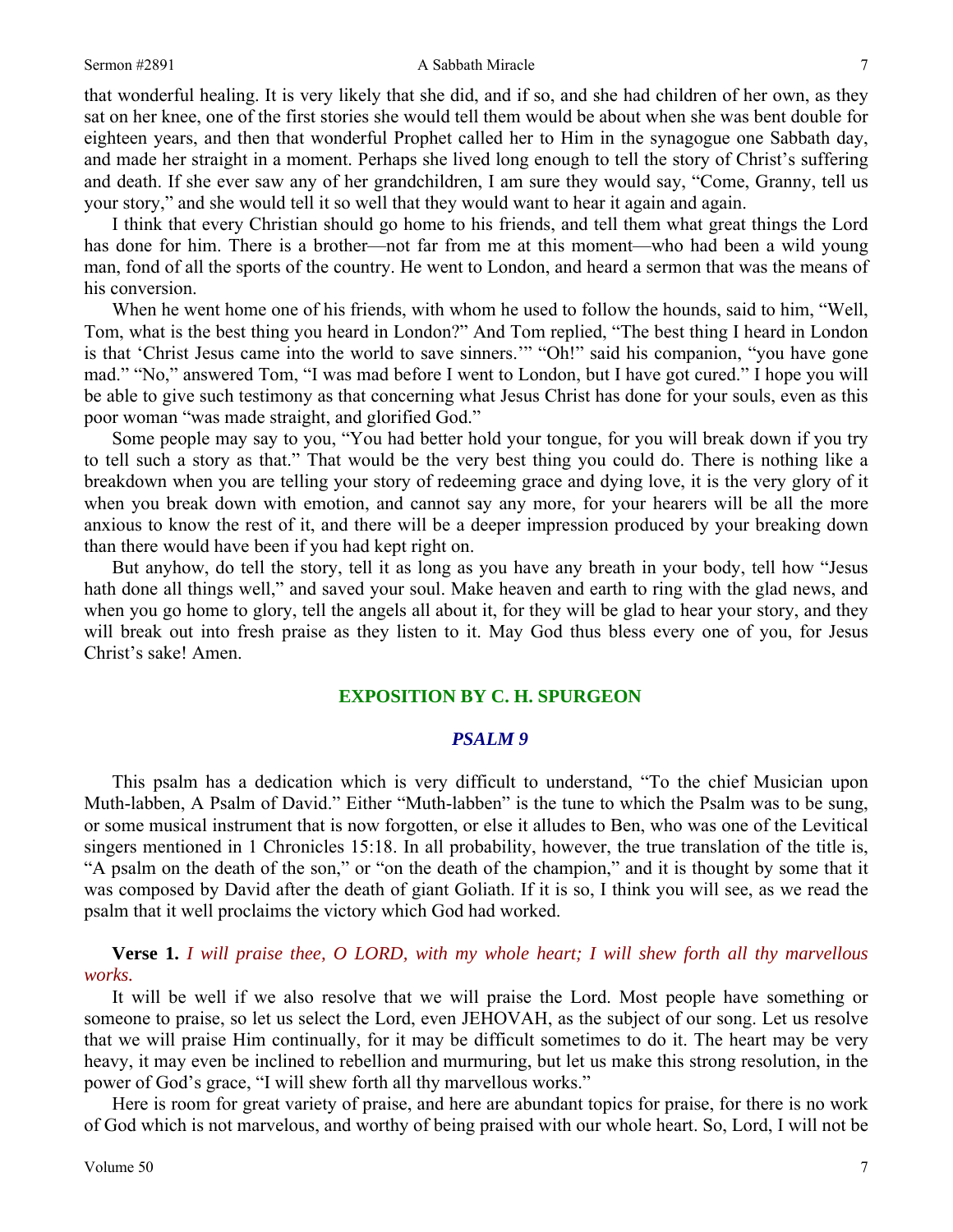dumb. You have given me a tongue, I am not like the brute beasts that cannot speak, my tongue is the glory of my frame, so with it I will show forth all Thy marvelous works.

**2.** *I will be glad and rejoice in thee: I will sing praise to thy name, O thou most High.* 

Get you up, then, my soul, out of the dark places of your despondency. Rise, my drooping spirit, to something higher and better. If you cannot be glad in anything else, be glad in your God—be glad that you have a God, and such a God, and that He is your God still. Whatever else you may have lost, you have not lost Him.

"I will be glad and rejoice." The reduplication of the words indicates a double joy—a double gladness, as the apostle says, "Rejoice in the LORD alway: and again I say, Rejoice." Be glad twice over, for you have double cause for rejoicing in the Lord.

**3.** *When mine enemies are turned back, they shall fall and perish at thy presence.* 

As much as to say, "The presence of God is quite enough to make my adversaries flee—yea, and utterly to cut them off." As John Wesley said, "The best of all is, God is with us," and if God is with us, it matters little to us who are against us.

**4.** *For thou hast maintained my right and my cause; thou satest in the throne judging right.* 

One of our noblemen has this for his motto, "I will maintain it," but the Christian has a far better one, "Thou hast maintained my right." If David sang thus after he had hurled the stone from his sling into Goliath's skull, he might well magnify the name of the Lord, who had maintained the rights of His people, and put the uncircumcised champion of the Philistines to confusion and death.

# **5-6.** *Thou hast rebuked the heathen, thou hast destroyed the wicked, thou hast put out their name for ever and ever. O thou enemy,—*

You can conceive of David, standing on the prostrate form of his fallen foe, and looking on that gigantic countenance and those mighty limbs, crying out, "O thou enemy,"—

**6-7.** *Destructions are come to a perpetual end: and thou hast destroyed cities; their memorial is perished with them. But the LORD shall endure for ever: he hath prepared his throne for judgment.* 

"Thou hast destroyed cities," but you could not destroy God. When you did defy the armies of other nations, you could easily put them to rout, but when you did defy the living God, then there was the end of you, for you could not overcome Him, nor overcome His people. Blessed be God for this, our faith is founded upon a rock that never shall be removed, and our confidence is fixed upon One who can never fail us, and whose truth must stand fast forever.

**8-10.** *And he shall judge the world in righteousness, he shall minister judgment to the people in uprightness. The LORD also will be a refuge for the oppressed, a refuge in times of trouble. And they that know thy name will put their trust in thee:* 

The basis of faith is knowledge, and there is no knowledge like that which comes from experience. If you know the name of God as JEHOVAH—the self-existent and ever-living God—you will have good reason for trusting Him, and then, if you know His many precious names—such as JEHOVAH-TSIDKENU, the Lord our Righteousness, JEHOVAH-NISSI, the Lord my banner JEHOVAH-JIREH, the Lord will provide JEHOVAH-SHALOM, the peace-giving God and JEHOVAH-SHAMMAH, the God who is there where His people are—yea, if any one name of God is fully understood by you, you will put your trust in Him.

**10-12.** *For thou, LORD, hast not forsaken them that seek thee. Sing praises to the LORD, which dwelleth in Zion: declare among the people his doings. When he maketh inquisition for blood, he remembereth them:* 

When the great Coroner's inquest shall be held upon all who have wrongly suffered, the commission will open by an inquiry concerning the blood of the martyrs, "When he maketh inquisition for blood, he remembereth them." His suffering ones, who laid down their lives for the truth's sake, shall find that their blood was precious in His sight.

**12.** *He forgetteth not the cry of the humble.*